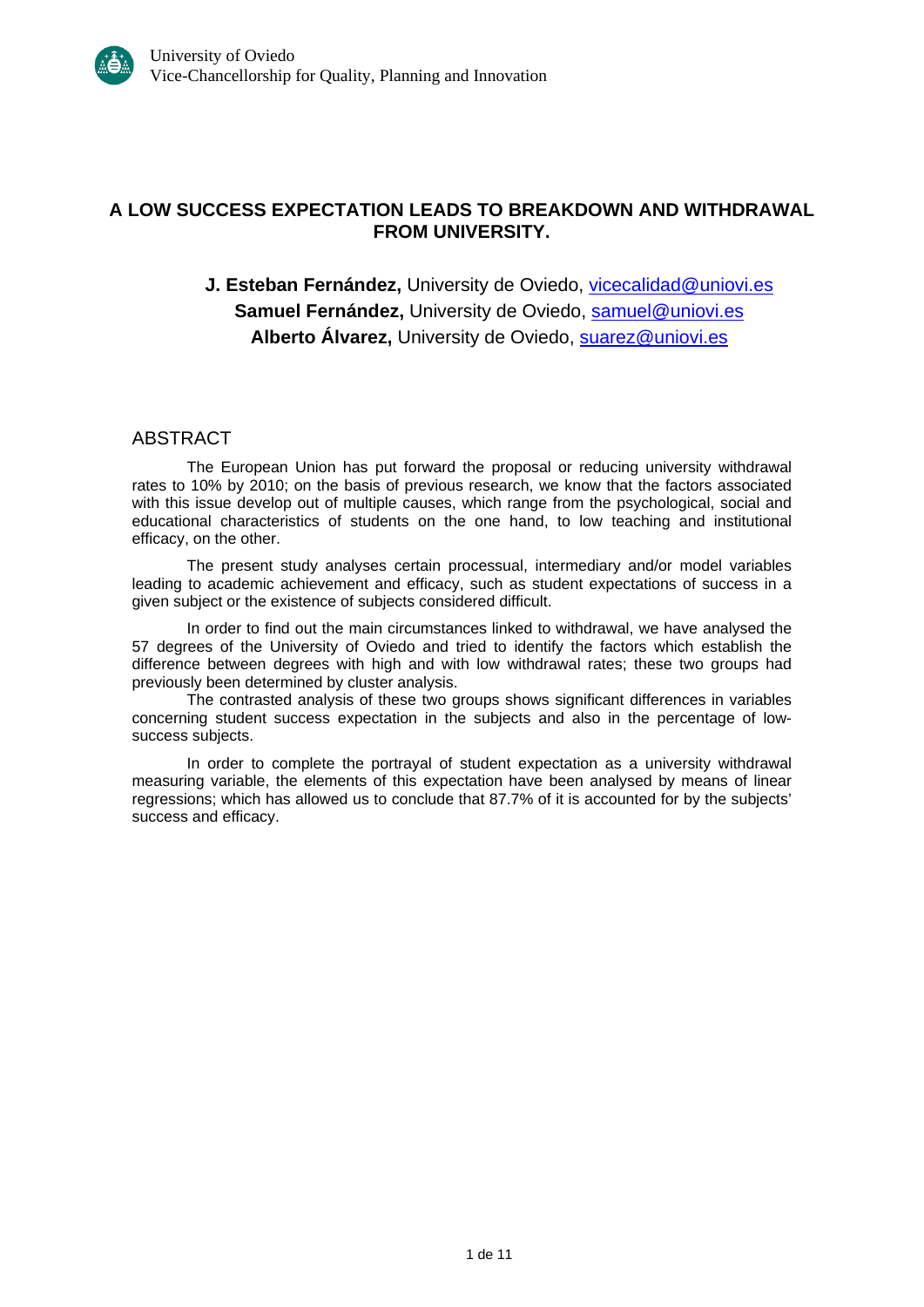

#### **1. Background and foregrounding.**

The interest in the analysis of delayed graduation and university withdrawal in Spain stems from a state of social uneasiness caused by recent data which show that 30% of Spanish university students never complete the degrees for which they enrolled, as opposed to 16 % average drop-outs in the UE, prior to the enlargement (Michavila, F., 2006). Spanish students seem to be amongst the most hard-working in Europe, in terms of the amount of time they spend in class; in spite of this, they drag on the highest failure rates. According to the National Plan for University Quality Assessment (Plan Nacional de Evaluación de la Calidad Universitaria (PNECU), only 26% of them graduate within the expected time-frame, and 60% of the drop-outs take place in the first grade.

In order to plan actions which can contribute to minimizing this problem, it becomes necessary to carry out studies with the purpose of identifying the causes of withdrawal and of long permanence in tertiary education; since student "desertion" is a clear indicator of low quality for the educational system and it reflects important failure in the processes of adaptation, orientation and follow-up of the university student.

Previous studies point to a wide variety of circumstances as the main causes, including low previous knowledge (Zubieta and Susinos, 1986), an inadequate choice of field of study (Corominas, 2001), difficulties related to learning strategies (Ryan and Glenn, 2003), inadequate academic and social integration (Tinto, 1975) and other psychological reasons, such as the inability to wait for a delayed reward or of overcoming obstacles (Landry, 2003), low self-esteem (Masjoan, 1989), and other family or social factors (Latiesa, 1992; Sinclair and Dale, 2000).

There have been several attempts at the construction of theoretical models to explain university withdrawal. On the whole, the analyses focus on three groups of variables: students, teachers and the institutions; but the influence granted to each of these groups differs in weight. Bean (1990) considers students alone to be responsible for university withdrawal, since he claims that their capacity to integrate in the academic system depends on their own positive or negative conduct. Other student factors have been highlighted, such as the lack of abilities to face the demands of the degree: unsuitable previous knowledge, inadequate attitudes towards learning, mismatch between student expectations and the characteristics of the selected degree, inability to adapt to the academic structure, or learning styles which do not suit the chosen degree, etc. (Kirton, 2000; Wasserman, 2001; Landry, 2003; Gonzalez et al, 2004, among others).

Pedagogical inefficiency is highlighted amongst *teacher factors*, in the form of scarce exposition clarity, insufficient knowledge of the subject, lack of reflection and critical analysis, as well as scarce personal involvement in teaching. Other issues which can be pointed out are: a lack of individualized attention to students and scarce dedication to their professional tasks, which were expressed by students in surveys carried out by Escandell, Marrero and Castro (2002) and in the analysis developed by Van Ours and Ridder (2003).

Other issues appear amongst *the factors related to the institution*, such as, lack of clearly defined objectives from the university, its departments and educational centres, lack of coordination amongst the teachers within each degree, as well as the university admission system, with restrictions to admission in some degrees, etc.

Nonetheless, most of the authors have focused the analysis on the relationships between variables to explain university withdrawal. For Tinto (1975, 1993), a student's decision to change or pursue his/her education is determined by the degree of satisfaction he/she has achieved in response to the demands of the university. In this line of thought, the decision to go on studying is related to a better capacity to respond effectively to demands; and on the contrary, the lack of positive outcomes triggers a situation of academic breakdown and wish for a change.

The research carried out by Thomas (2002) proved that much of the responsibility lies on the interaction between the academic institution and other social factors, such as the social groups to which students belong and their social support; similarly, Levy-Garboua (1986) has claimed that academic success or failure in tertiary education depends on two main factors: the effort and initial capacity of the candidates, and the human and material resources provided by the institution. Accordingly, efficacy could be guaranteed if the institution was aware of the students' initial capacities at the beginning of their university education, if it carried out a detailed follow-up and adapted its structures and resources to those characteristics.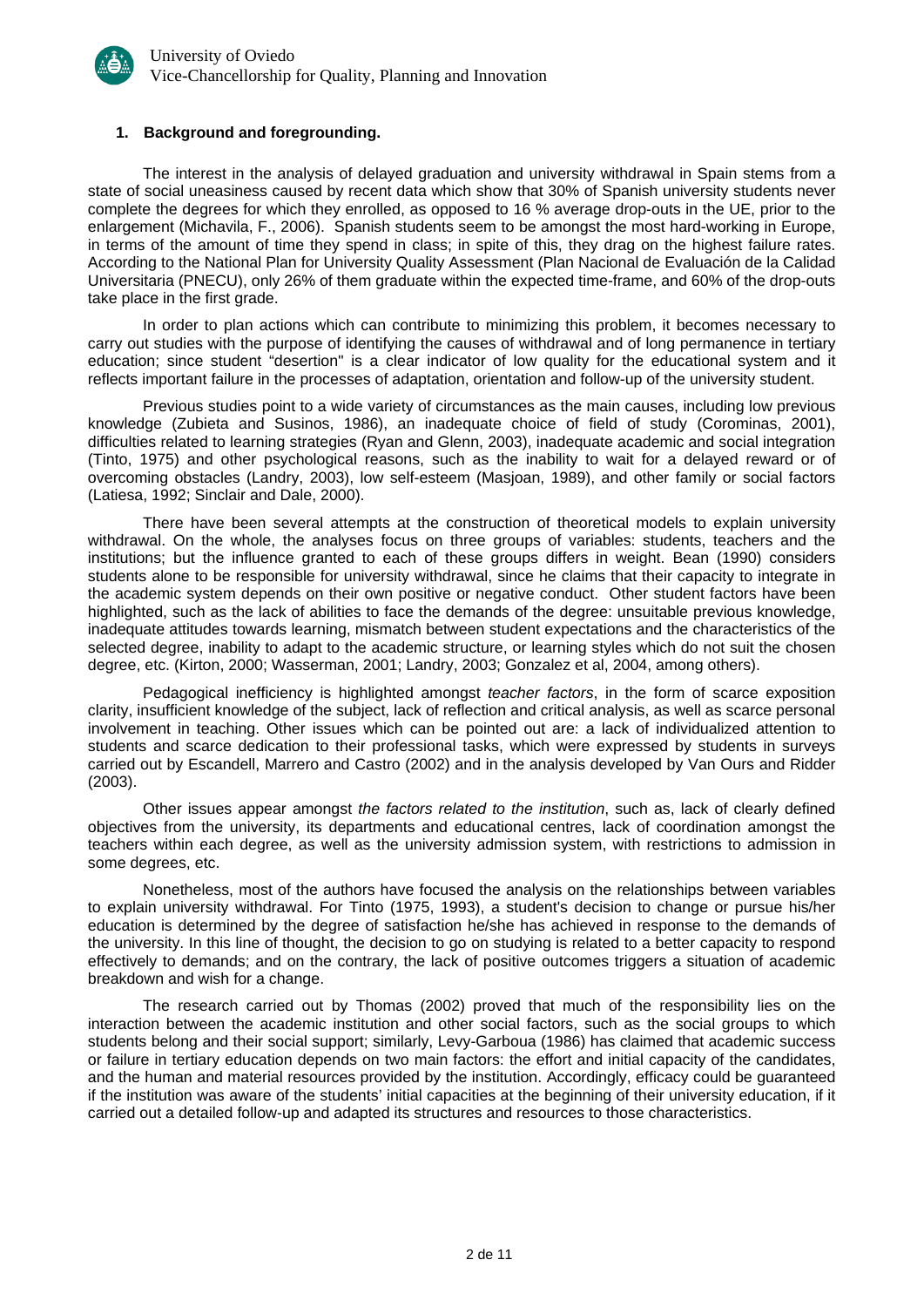

On the whole, all the previous research mentioned above supports the idea that university withdrawal stems from a variety of causes. This hypothesis has been corroborated by Corominas (2001), who found different kinds of evidences in the course of the same study, including inadequate student learning potential, doubts concerning the adequate choice of discipline, lack of quality of the teaching, as well as other circumstantial aspects, such as financial issues or incompatibility with a working position, etc.

Regardless of its origin, it is evident that high withdrawal rates and delays in the pre-established time-period to obtain a degree are amongst the most serious problems in want of a solution in the endeavour to improve the quality of higher education programmes. The European Union has proposed the reduction of university withdrawal rates to 10% by 2010; therefore, Spain will have to reduce its current rates by 20 percentage points in order to meet the European average. (Michavila, 2006).

Within the analysis of the previous context we must highlight the great importance of a set of variables concerning student aptitude, effort and fulfilment, which we shall consider basic; and also the variable of quality education, which has frequently been under scrutiny lately, since it is a complex variable joining together didactic aspects and teacher competences.

Another approach to the analysis of university withdrawal derives from the study of the consequences of this social problem. Thus, any student pursuing tertiary education in a public university is Spain pays for 15-20% or the total cost of his/her tuition; the rest is financed by the state through the university public funding system.

The indicators used to analyse the cost of university education contain two main components: an internal one concerning *efficiency*, which measures the degree of adequacy of the outcomes obtained by the university in terms of all the human, material and financial resources available; and an external component, which measures the "social" efficiency as regards the employment perspectives of the graduates, the contribution of university research to social and economic development, and the degree of educational satisfaction.

The most frequent indicators for cost analysis, from the point of view of efficiency, are the amount of graduates, graduation rates, performance and success rates, the average delay in graduating, the amount of drop-outs, the public and private costs of delay and the public and private costs of withdrawals.

However, to establish the costs, it must be taken into account that tuition fees may vary according to the number of credits and to whether the degree requires experimental practices as well as the surcharge applied when students enrol for one or more subjects for the second time and in subsequent occasions. Therefore, the cost of the first grade at Spanish public universities may be estimated between 500€ and 750€, while for the rest of the degree it will depend on the academic performance of the student; that is, on whether he/she fails and needs to repeat any of the subjects, which would be subject to surcharge. Thus, a student with an average performance could pay between 600€ and 850€ for the second and subsequent grades; consequently, the cost of graduating in a four-grade degree may reach approximately 2,400€ - 3,400€ in tuition fees.

In our opinion, it is difficult to modify these variables in the short term, because they are basically personal, social and political in nature or because they are subject to cultural structures and are teacheroriented rather than learner-oriented. In this understanding, we think that it is useful to analyse certain processual, intermediary and model variables leading to academic achievement and efficiency, such as student expectations of success at a given subject or the existence of subjects considered difficult. The first of them is a variable that summarises most of the student's personal circumstances and his/her relationship with the success values of a given degree. The second variable will be analysed because it reflects inadequate pedagogic procedures which cause educational failure, such as the accumulation of students who fail a given subject.

#### **2. Methodology.**

The main purpose of this paper is to analyse the variables of student expectation and subject difficulty, because we consider them susceptible to the possibility for both students and teachers of making improvements in the way they handle those issues. The methodology we will use to face this challenge requires several stages: context description, definition of the relevant variables, analysis of relationships among variables, degree classification (into two groups: with high or with low withdrawal rates) and the study of the most significant differences between those two groups.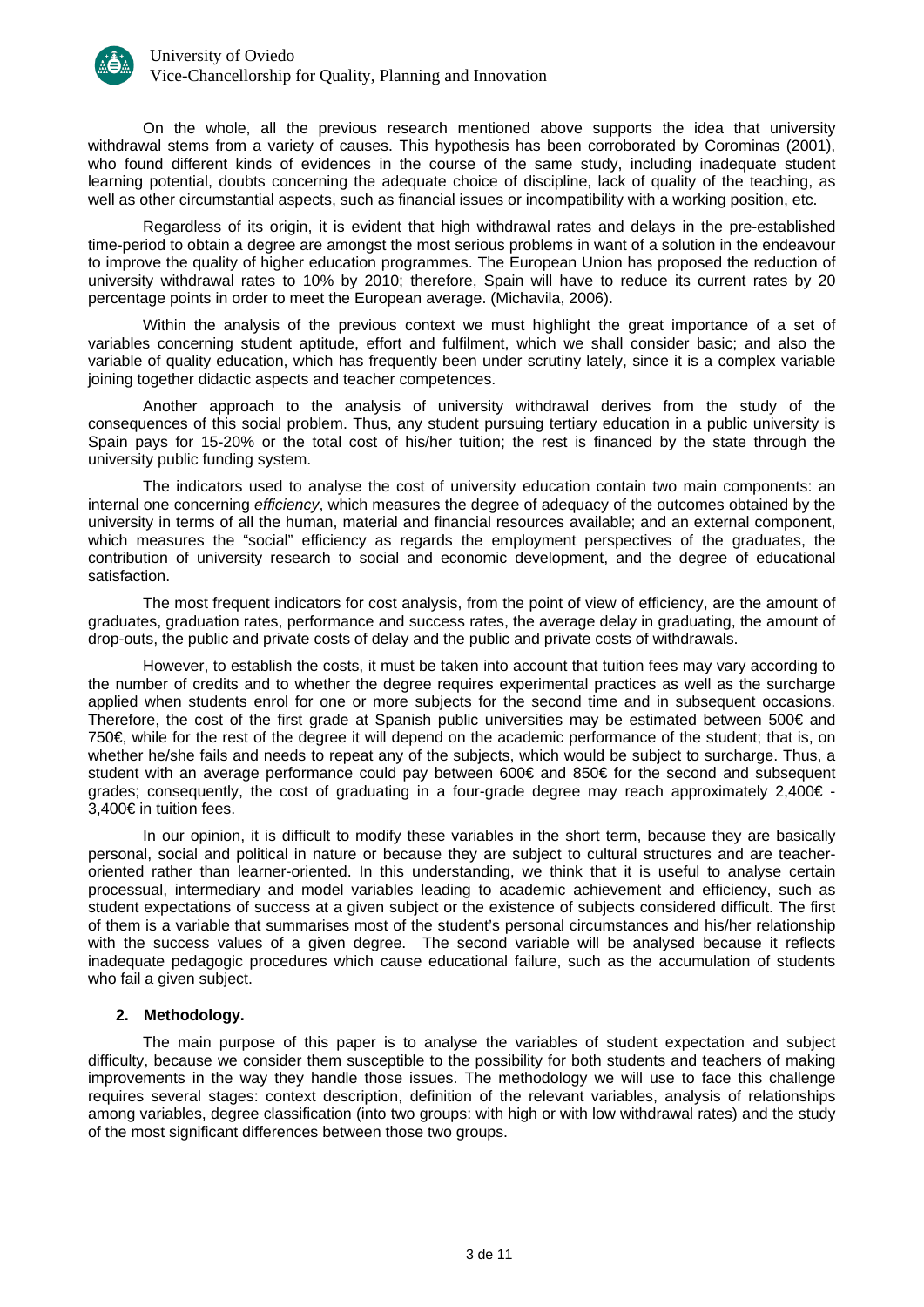

University of Oviedo Vice-Chancellorship for Quality, Planning and Innovation

Firstly, we need to calculate the withdrawal rates for the three academic years from 2003-2004 till 2005-2006; and, for the study of relationships between variables, we will make use of a correlation matrix, setting the significance level at 95%.

The classification of degrees will be done by cluster analysis, which will allow us to establish the amount of groups to consider and the degrees included in each group.

In order to study the differences between the groups and to identify the incidence of the variables under consideration on university drop-out rates, we will use nonparametric tests on two independent samples.

The study is structured to fulfil the following objectives:

- To determine the withdrawal rates for several academic years.

- To classify the degrees according to their withdrawal rates.

- To describe the groups of degrees according to the factors which determine high withdrawal rates for some degrees and low rates for others.

Bearing in mind the social and economic circumstances in which the university is now-a-days immersed, and after having discussed the conclusions of previously published research, we set out from the premise that the factors associated to drop-out and graduation delay stem from a variety of causes, ranging from psychological, social and educational characteristics of students, on the one hand, to low teaching and institutional efficiency, on the other. Having established this point, we shall now focus on the analysis of the following variables:

Withdrawal rate: percentage of students who, in spite of not having graduated, have failed to register in the two previous years. We will analyse the data from the academic years: 2003-2004, 2004-2005 and 2005-2006.

In coherence with the above definition, the subsequent variables will be calculated for the two previous academic years.

- On-time Graduation Rate: percentage of students in a cohort who earn their diploma in the targeted time established by the curriculum.
- Average Credits Earned: average amount of credits earned by each student in a given degree in an academic year.
- Delay: amount of years required by a student to complete a university degree, in addition to the officially established in the curriculum.
- Efficiency Rate: relationship between the amount of credits earned by students and the total amount of credits they have needed to enrol for in order to complete the degree.
- Expectation Rate: relationship between the amount of credits for which the student has taken exams and the amount of credits he/she enrolled for.
- Success Rate: percentage relationship between the total amount of credits earned by students and the total amount of credits for which they have taken exams.
- Difficult Subjects: percentage of subjects that a large amount of students fail. A subject is considered difficult if the amount of students repeating it (at least for a second time) is more than one third of the total of students who have enrolled for it (i.e. a lot of students have failed it and need to repeat the subject).
- Low Efficiency Subjects: percentage of subjects whose Efficiency Rate is lower than 50%.
- Low Expectation Subjects: percentage of subjects for whom student expectations of success are below 50%.
- Low Success Subjects: percentage of subjects whose Success Rate is below 80%.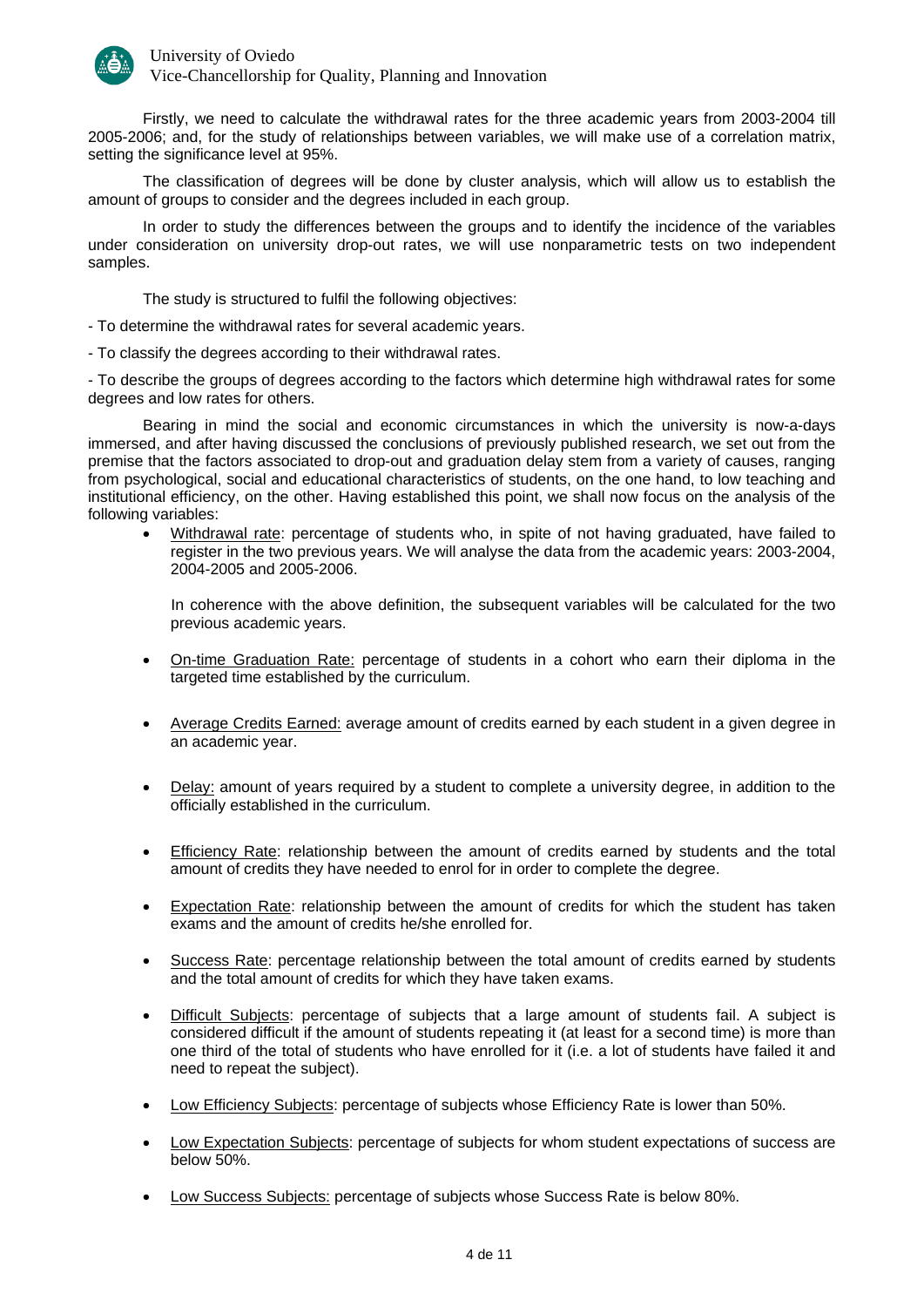

The study was carried out with data from degrees of the University of Oviedo and the information obtained has been arranged under the following criteria:

a) The information about degrees from the University of Oviedo is filtered to include public centres and leave out second cycle degrees.

b) The data to be used come from degrees whose curricula have been completed by at least two cohorts of graduates.

d) The information under consideration concerns only compulsory subjects of each degree.

#### **3. Results**

We have analysed 57 of the degrees offered by the University of Oviedo, 5 of which belong to the field of Experimental Sciences, 9 to the Humanities, 4 to the Health Sciences, 18 are integrated in the area of Law and Social Studies and 21 are Technical or Engineering degrees. This study analyses 26 long-cycle degrees and 31 short-cycle degrees.

#### **WITHDRAWAL RATES**

The withdrawal rates (percentage of students in a cohort who have not graduated nor enrolled for any subject in the last two academic years) were calculated.

The different degrees were then grouped by fields of study, so that the following values were obtained:

|                        | 2003-2004 | 2004-2005 | 2005-2006 |
|------------------------|-----------|-----------|-----------|
| EXPERIMENTAL           | 33,70     | 30,51     | 27,81     |
| <b>SCIENCES</b>        |           |           |           |
| <b>HUMANITIES</b>      | 34,00     | 34,78     | 32,73     |
| <b>HEALTH SCIENCES</b> | 11,08     | 8,31      | 6,77      |
| <b>LAW AND SOCIAL</b>  | 21,43     | 20,37     | 20,33     |
| <b>STUDIES</b>         |           |           |           |
| <b>TECHNICAL</b>       | 23,40     | 21,06     | 22,74     |
| <b>SCIENCES/</b>       |           |           |           |
| <b>ENGINEERING</b>     |           |           |           |
| <b>TOTAL</b>           | 24,95     | 23,24     | 23,51     |

*Chart 1: Withdrawal rates 2003-2006.* 

Chart 1 shows that in each of the areas studied, withdrawal affects about one fourth of the students who had registered for the previous academic year. The highest withdrawal rates correspond to the degrees in Humanities (about 30%) and the lowest to the Health Sciences (between 6 and 12%).



*Evolution of the rates*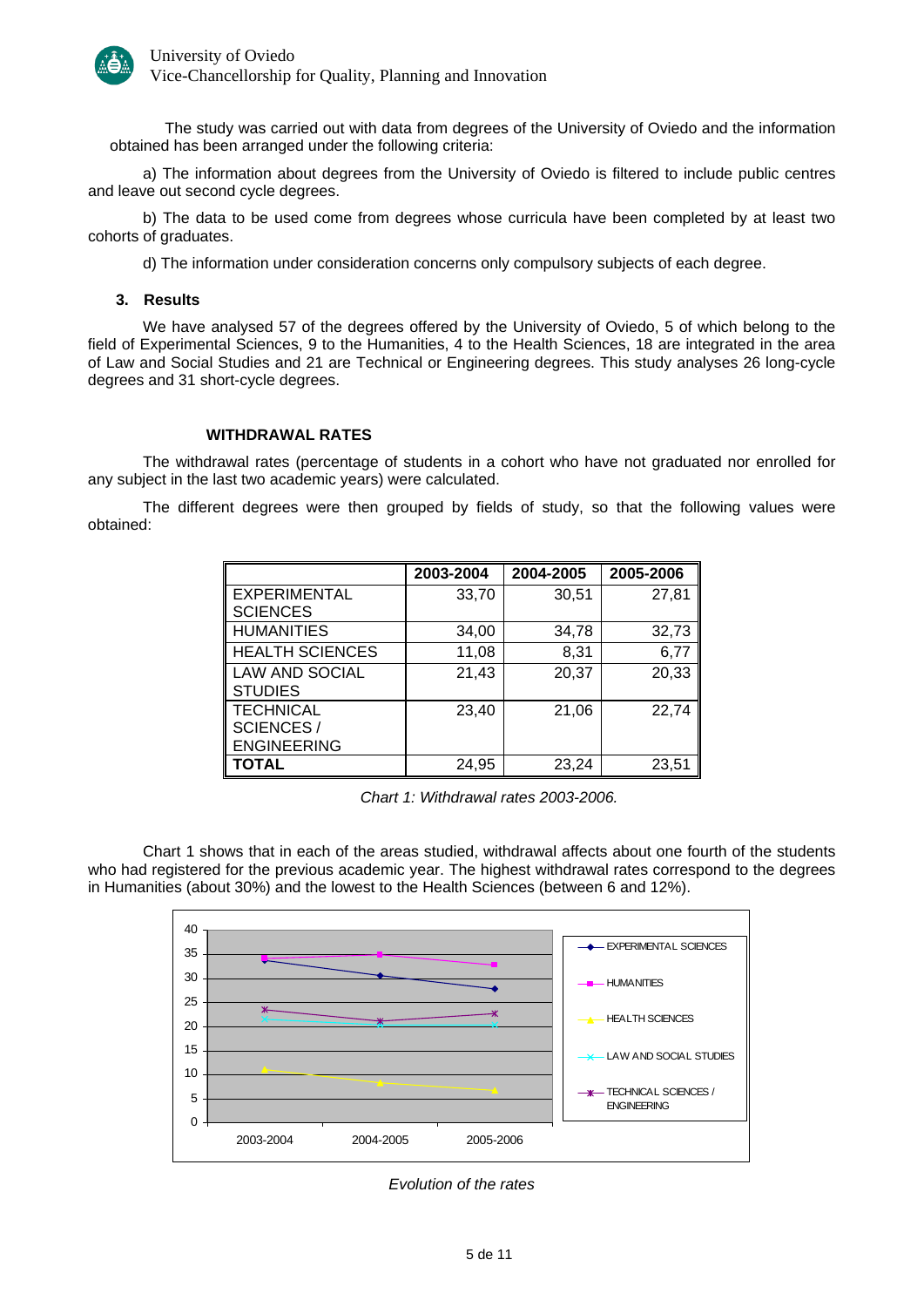

The evolution of the rates shows stability for the most of the fields of study, in spite of the slight decreasing trend in the fields of Health and Experimental Sciences, as well as in the Humanities.

#### **3.2 VARIABLE RELATIONSHIPS**

 The variables whose relation to withdrawal we want established were calculated for the two previous academic years (in coherence with the definition of withdrawal) and they are as follows:

- On-time Graduation rate.
- Average credits earned.
- **Delay.**
- **Expectation rate.**
- **Success rate.**
- **Efficiency rate.**
- Percentage of low-efficiency subjects.
- **Percentage of low-expectation subjects.**
- **Percentage of low-success subjects.**
- **Percentage of difficult subjects which generate clogging.**

The correlation table with data from the year 2005-2006 shows that there is a significant correlation (p=0.01) between Withdrawal Rates and Expectation and Efficiency Rates. However, this does not imply that drop-outs are not a consequence of other variables as well (and maybe even more so); it implies that the correlation with the other variables is not lineal.

| PEARSON'S             | ON-TIME                 | <b>DELAY</b>           | AVERAGE                 | <b>EXPECTATI</b>        | <b>SUCCESS</b>          | EFFICIENCY <sup>M</sup> SUBJECT |                        | $\%$           | $\%$            | ℅                | WITH-       |
|-----------------------|-------------------------|------------------------|-------------------------|-------------------------|-------------------------|---------------------------------|------------------------|----------------|-----------------|------------------|-------------|
| <b>CORRELATION</b>    | <b>GRADUATION</b>       |                        | <b>CREDITS</b>          | ON.                     |                         |                                 | EFFIC<50               | <b>SUBJECT</b> | <b>SUBJECTS</b> | <b>DIFFICULT</b> | DRAWAL      |
|                       |                         |                        |                         |                         |                         |                                 |                        | <b>SUCCESS</b> | EXPEC < 5       | <b>SUBJECTS</b>  | <b>RATE</b> |
|                       |                         |                        |                         |                         |                         |                                 |                        | < 80           | 0               |                  |             |
| On-time grad          |                         |                        |                         |                         |                         |                                 |                        |                |                 |                  |             |
| Delay                 | $-0,43$                 |                        |                         |                         |                         |                                 |                        |                |                 |                  |             |
| Average               | $0,644$ <sup>**</sup> ) | $-0,405$               |                         |                         |                         |                                 |                        |                |                 |                  |             |
| Credits               |                         |                        |                         |                         |                         |                                 |                        |                |                 |                  |             |
| Expectation.          | $0,507$ <sup>*</sup> )  | $-0,194$               | $0,658$ <sup>**</sup> ) | 1                       |                         |                                 |                        |                |                 |                  |             |
| <b>Success</b>        | $0,673$ <sup>**</sup> ) | $-0,379$               | 0,371                   | 0,215                   |                         |                                 |                        |                |                 |                  |             |
| Efficiency            | $0,776$ <sup>**</sup> ) | $-0,388$               | $0,780$ <sup>**</sup> ) | $0,859$ <sup>**</sup>   | $0,623$ <sup>**</sup> ) |                                 |                        |                |                 |                  |             |
| Subjects              | $-0.361$                | $0,486$ <sup>*</sup> ) | $-0,412$                |                         | $-0,298$                |                                 |                        |                |                 |                  |             |
| Efficiency            |                         |                        |                         | $0,592$ <sup>**</sup> ) |                         | $0,710$ <sup>**</sup> )         |                        |                |                 |                  |             |
| $50%$                 |                         |                        |                         |                         |                         |                                 |                        |                |                 |                  |             |
| Subjects              | $-0,544$ <sup>*</sup> ) | 0,448                  | $-0,251$                | $-0,238$                |                         |                                 | $0,467$ <sup>*</sup> ) |                |                 |                  |             |
| <b>Success</b>        |                         |                        |                         |                         | $0,887$ <sup>**</sup> ) | $0,587$ <sup>**</sup> )         |                        |                |                 |                  |             |
| <80%                  |                         |                        |                         |                         |                         |                                 |                        |                |                 |                  |             |
| Subjects              | $-0.086$                | 0,195                  | $-0,142$                |                         | 0,119                   | $-0,428$                        | $0,496$ <sup>(*)</sup> | 0,014          | $\mathbf{1}$    |                  |             |
| Expect <50%           |                         |                        |                         | $0,707$ <sup>**</sup> ) |                         |                                 |                        |                |                 |                  |             |
| <b>Difficult</b><br>% | $-0,173$                | 0,064                  | $-0.075$                | 0,011                   | 0,002                   | 0,025                           | $-0.035$               | $-0,001$       | $-0,125$        | $\mathbf{1}$     |             |
| subjects              |                         |                        |                         |                         |                         |                                 |                        |                |                 |                  |             |
| Withdrawal            | $-0,539(*)$             | 0,118                  | $-0,515(*)$             |                         | $-0,077$                |                                 | 0,286                  | $-0,072$       | 0,301           | 0,117            |             |
| rate.                 |                         |                        |                         | $0.648$ <sup>**</sup> ) |                         | $0.556$ <sup>(**)</sup>         |                        |                |                 |                  |             |

\* : The correlation is significant from the (bilateral) value 0.05.

\*\*: The correlation is significant from the (bilateral) value 0.01.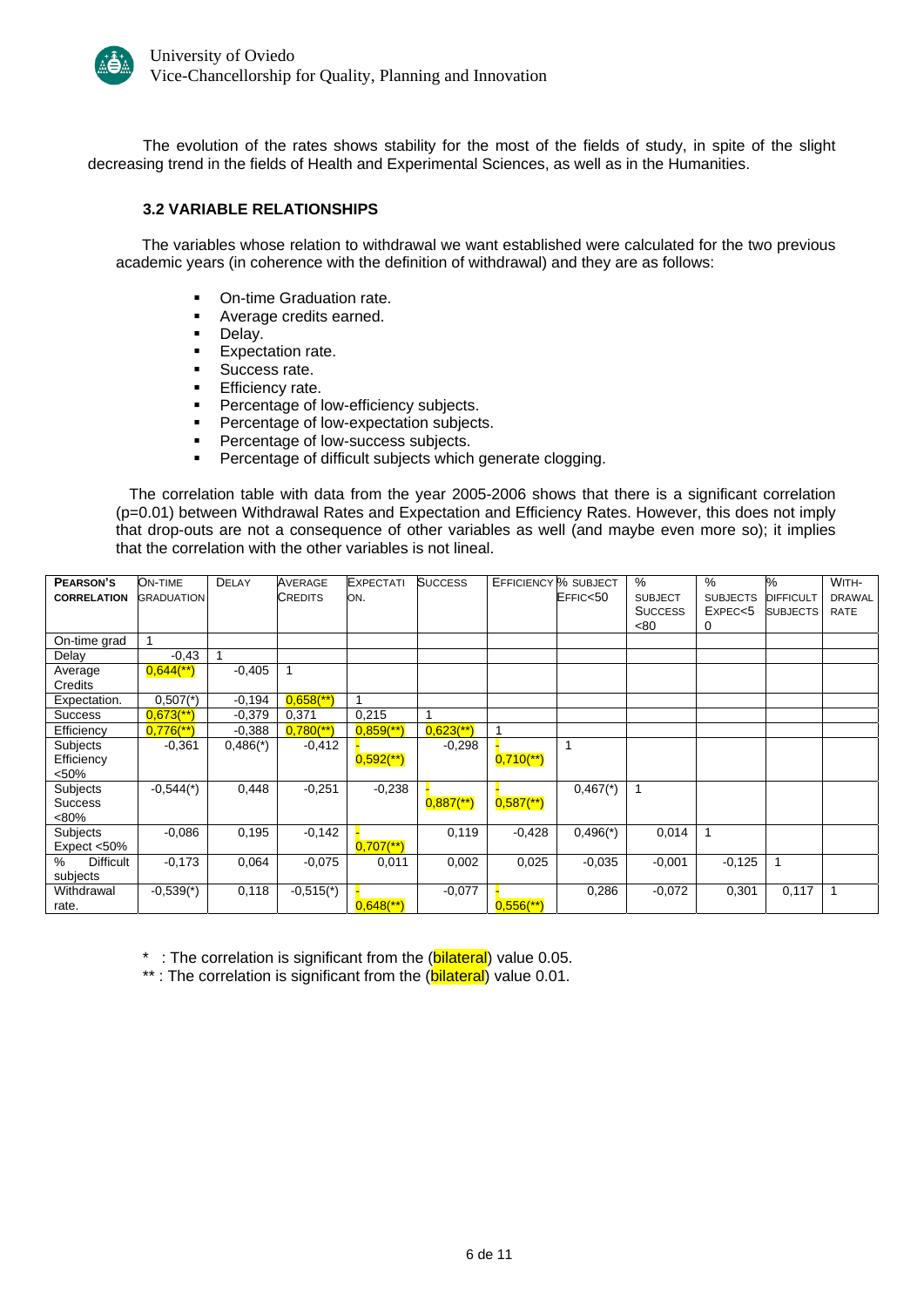

#### **3.3. DEGREE GROUPING**

Prior to the analysis of relationships between drop-outs and the dependent variables, we have carried out cluster analysis to group the degrees according to the values obtained for withdrawal rates (whether high or low) in the years from 2003 till 2006.

| <b>WITHDRAWAL RATES</b> | <b>NUMBER OF</b><br><b>CASES</b> | <b>HIGH RATE</b><br><b>DEGREES.</b> | <b>LOW RATE</b><br><b>DEGREES.</b> |
|-------------------------|----------------------------------|-------------------------------------|------------------------------------|
| 2003-2004               | 54                               | 17                                  | 37                                 |
| 2004-2005               | 56                               | 23                                  | 33                                 |
| 2005-2006               | 56                               | 15                                  | 41                                 |

*Chart 2: Degree groupings according to withdrawal rates*

Initially, the cluster analysis identified twelve degrees which remain in the high withdrawal rate group for the three relevant years, and thirty-three which maintain a low withdrawal rate.

These groupings also indicate that all the high-rate degrees have long cycles (four or more grades), and that most of them belong to the field of Humanities.

All the degrees in the Health Sciences field, as well as most of the technical ones rendered low withdrawal rates during the three relevant years. In addition, most of the low-rate degrees belong to this field of study and have a short cycle (3 grades).

Given that all the short-cycle degrees are included in the low-withdrawal-rate group, our analysis will now concentrate on the 21 long-cycle degrees; namely:

| <b>HIGH WITHDRAWAL RATE</b> | <b>LOW WITHDRAWAL RATE</b>            |
|-----------------------------|---------------------------------------|
| Mining Engineering          | <b>Telecommunications Engineering</b> |
| Industrial Engineering      | <b>Business administration</b>        |
| <b>Classical Philology</b>  | Biology                               |
| French Philology            | Law                                   |
| English Philology           | Economics                             |
| Philosophy                  | Medicine                              |
| Geography                   | Dentistry                             |
| Geology                     | Psychology                            |
| History                     | Chemistry                             |
| <b>Art History</b>          |                                       |
| Mathematics                 |                                       |
| Pedagogy                    |                                       |

*Chart 3: List of degrees by high/low withdrawal groups.*

#### **3.4 DIFFERENCES BETWEEN GROUPS**

In order to find out the main circumstances associated to withdrawal, we have tried to identify amongst the variables under consideration the ones that mostly contribute to differentiate the two groups.

Since both groups contain few degrees, we decided that it would be more suitable to use nonparametric tests. Actually, since we are dealing with two separate samples, we have used the Mann-Whitney test to contrasts both samples and check whether they have the same distribution function, and we have applied the test to the data from the three relevant academic years.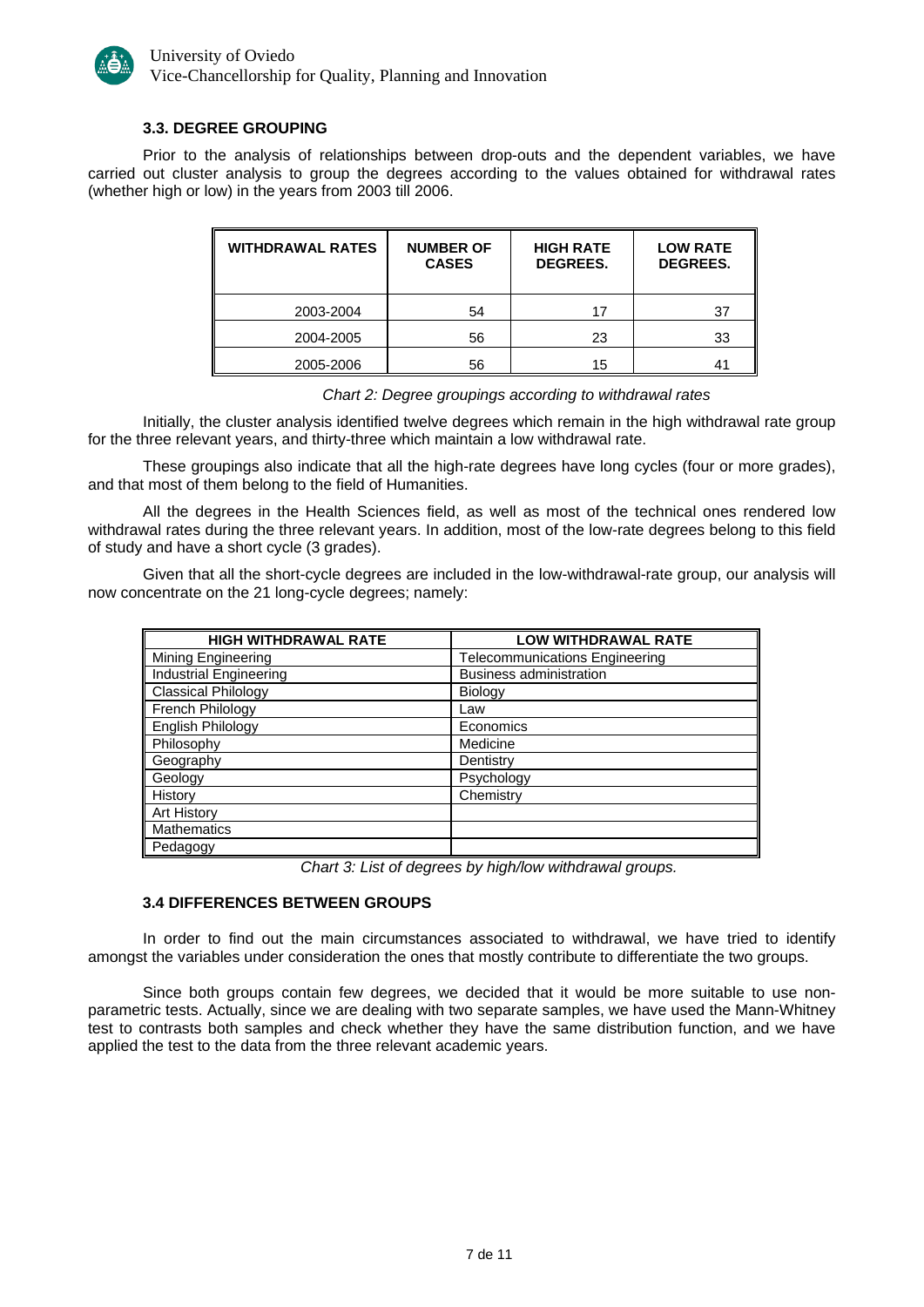

¾ Academic year 2003-2004:

|                              | $U$ for the<br>Mann-<br>Whitney<br>test | W for the<br>Wilcoxon test | Z        | Asymptotic<br>Significance<br>(two-tailed) | Exact<br>Significance [2*<br>(one-tailed) |
|------------------------------|-----------------------------------------|----------------------------|----------|--------------------------------------------|-------------------------------------------|
| On-time<br>graduation        | 25,000                                  | 103,000                    | $-1,437$ | 0,151                                      | 0,167                                     |
| Average<br>Credits           | 34,000                                  | 112,000                    | $-1,080$ | 0,280                                      | 0,305                                     |
| Delay                        | 20,500                                  | 48,500                     | $-1,631$ | 0,103                                      | 0,104                                     |
| Efficiency                   | 40,500                                  | 118,500                    | $-0.579$ | 0,563                                      | 0,571                                     |
| Expectation                  | 37,000                                  | 73,000                     | $-0.849$ | 0,396                                      | 0,427                                     |
| <b>Success</b>               | 13,000                                  | 91,000                     | $-2,700$ | 0,007                                      | 0,005                                     |
| ℅<br>Low<br>efficiency       | 44,000                                  | 80,000                     | $-0.309$ | 0,758                                      | 0,792                                     |
| %<br>Low<br><b>SUCCESS</b>   | 22,000                                  | 100,000                    | $-2,006$ | 0,045                                      | 0,047                                     |
| ℅<br>low<br>expectation      | 16,000                                  | 52,000                     | $-2,473$ | 0,013                                      | 0,012                                     |
| <b>Difficult</b><br>subjects | 26,000                                  | 104,000                    | $-1,700$ | 0,089                                      | 0,098                                     |

*Chart 4: Group contrast. Academic year 2003-04*

The analysis shows significant differences (p=0.01) in the variables related to student success expectations (Expectation Rate and Percentage of Low-expectation Subjects) and also in the Percentage of Low-success Subjects (p=0.05).

¾ Academic year 2004-2005:

|                              | U for the<br>Mann-<br>Whitney<br>test | W for the<br>Wilcoxon test | Z        | Asymptotic<br>Significance<br>(two-tailed) | Exact<br>significance [2*<br>(one-tailed) |
|------------------------------|---------------------------------------|----------------------------|----------|--------------------------------------------|-------------------------------------------|
| On-time<br>graduation        | 29,000                                | 107,000                    | $-1,099$ | 0,272                                      | 0,299                                     |
| Average<br>Credits           | 40,000                                | 118,000                    | $-0,995$ | 0,320                                      | 0,345                                     |
| Delay                        | 33,500                                | 61,500                     | 0,719    | 0,472                                      | 0,482                                     |
| Efficiency                   | 38,000                                | 116,000                    | $-1,137$ | 0,256                                      | 0,277                                     |
| Expectation                  | 42,000                                | 87,000                     | $-0.853$ | 0,394                                      | 0,422                                     |
| <b>Success</b>               | 22,000                                | 100,000                    | $-2,274$ | 0,023                                      | 0,023                                     |
| ℅<br>Low<br>efficiency       | 34.000                                | 79,000                     | $-1,421$ | 0.155                                      | 0.169                                     |
| %<br>Low<br><b>SUCCESS</b>   | 39,000                                | 117,000                    | $-1,066$ | 0,286                                      | 0,310                                     |
| $\%$<br>low<br>expectation   | 42,000                                | 87,000                     | $-0.854$ | 0,393                                      | 0,422                                     |
| <b>Difficult</b><br>Subjects | 30,000                                | 75,000                     | $-1,711$ | 0,087                                      | 0,095                                     |

*Chart 5: Group contrast. Academic year 2004-05*

Expectation Rate is the only variable contributing to any difference (p=0.02) between the two groups, in this case.

¾ Academic year 2005-2006:

|                       | U for the<br>Mann-<br>Whitney<br>test | W for the<br>Wilcoxon test |          | Asmptotic<br>Significance<br>(two-tailed) | Exact<br>significance [2*<br>(one-tailed) |
|-----------------------|---------------------------------------|----------------------------|----------|-------------------------------------------|-------------------------------------------|
| On-time<br>graduation | 45,500                                | 123,500                    | $-0.604$ | 0.546                                     | 0,554                                     |
| Average               | 20,000                                | 98,000                     | $-2.160$ | 0.031                                     | 0.031                                     |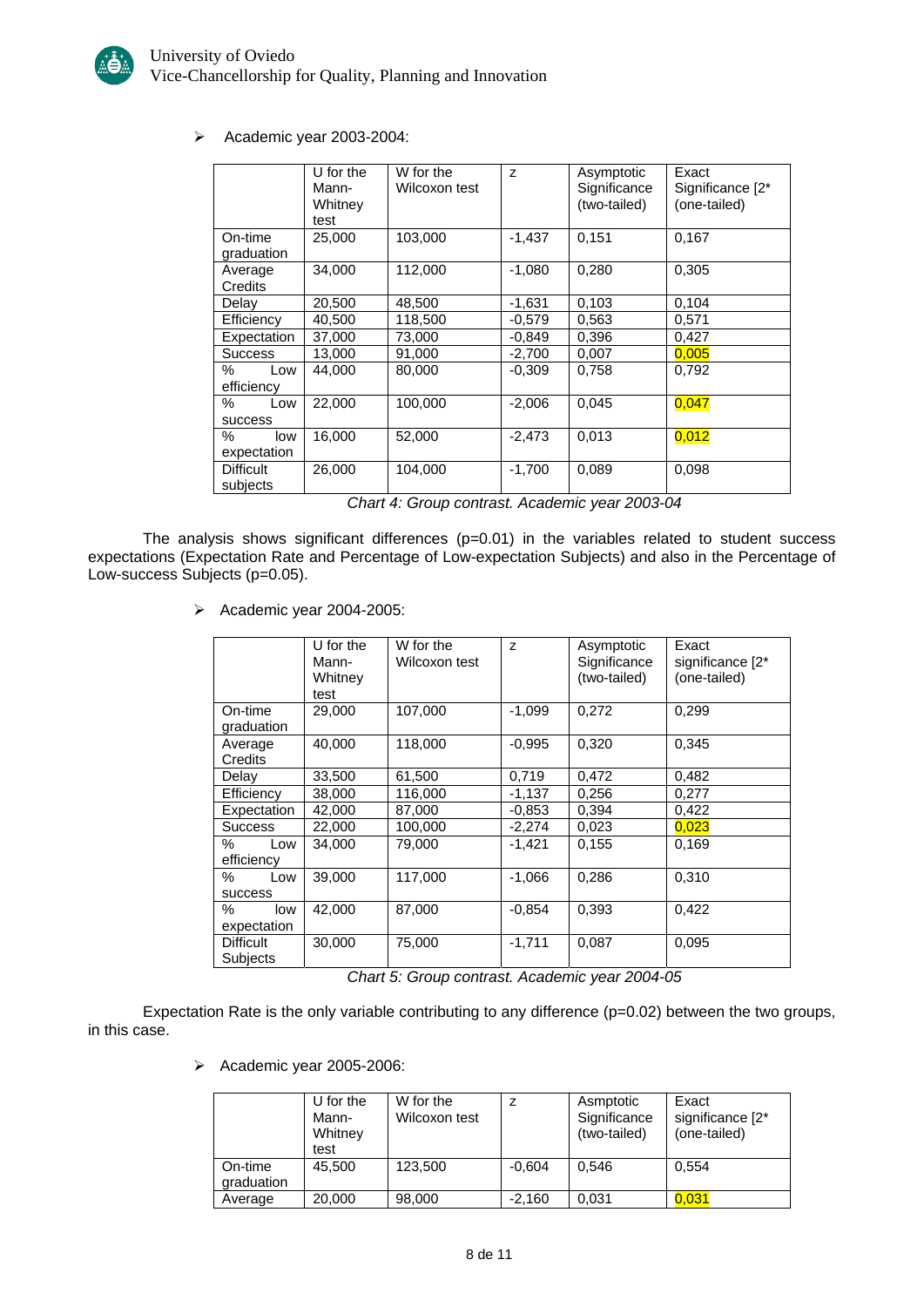

#### University of Oviedo Vice-Chancellorship for Quality, Planning and Innovation

| Credits          |        |         |          |       |       |
|------------------|--------|---------|----------|-------|-------|
| Delay            | 40,000 | 118,000 | $-0.169$ | 0,866 | 0,902 |
| Efficiency       | 38,000 | 116,000 | $-1,137$ | 0,256 | 0.277 |
| Expectation      | 39,000 | 84,000  | $-1,066$ | 0,286 | 0,310 |
| <b>Success</b>   | 18,000 | 96,000  | $-2,558$ | 0,011 | 0,009 |
| %<br>Low         | 40,000 | 76,000  | $-0.617$ | 0,537 | 0,571 |
| efficiency       |        |         |          |       |       |
| %<br>Low         | 31.000 | 109.000 | $-1,635$ | 0,102 | 0.111 |
| success          |        |         |          |       |       |
| %<br>low         | 21,000 | 57,000  | $-2,086$ | 0,037 | 0,039 |
| expectation      |        |         |          |       |       |
| <b>Difficult</b> | 47,000 | 125,000 | $-0,501$ | 0,616 | 0,651 |
| <b>Subjects</b>  |        |         |          |       |       |

| Chart 6: Group contrast. Academic year 2005-06 |
|------------------------------------------------|
|------------------------------------------------|

There are significant differences in the Expectation Rate (p=0.01), the Average Credits Earned by students, and the Percentage of Low-expectation Subjects (p=0.05).

Consequently, the analyses carried out show that success expectation is one of the most influential variables in determining whether the degrees belong to either the low-withdrawal or the high-withdrawal rate groups.

#### **3. 5 BASIC COMPONENTS OF SUCCESS EXPECTATION**

In order to round off the description of success expectation as a variable to measure university withdrawal, we now explore other variables, which are part of this expectation. For this purpose, we carried out lineal regressions in successive stages with some of the other variables included in the study (Efficiency, Success, Average Credits, On-time Graduation), for the three relevant academic years, incorporating values from teaching surveys carried out during the same academic year; this analysis was applied to all the 21 degrees under scrutiny.

| Pattern | Predicting variables       | $R^2$ | <b>Typical estimation</b>  <br>error. |
|---------|----------------------------|-------|---------------------------------------|
|         | Efficiency                 | 0.611 | 4.850                                 |
|         | <b>Efficiency, Success</b> | 0.877 | 2.810                                 |

 $\triangleright$  Academic year 2003-2004:

*Chart 7: Main variables for the prediction of success expectation. Course-period 2003-04*

The variables of Efficiency and Success Rates account for 87.7% of the Success Expectation during this academic year.

| Pattern | Predicting variables         | $R^2$ | Typical estimation<br>error. |  |  |  |
|---------|------------------------------|-------|------------------------------|--|--|--|
|         | <b>Average Credits</b>       | 0,416 | 6,780                        |  |  |  |
|         | Average credits, efficiency. | 0.551 | 6,117                        |  |  |  |
| ว       | Average credits, efficiency. | 0.668 | 5.425                        |  |  |  |

## ¾ Academic year 2004-2005:

*Chart 8: Main variables for the prediction of success expectation. Academic year 2004-05*

In this case, the Average Amount of Credits Earned, and Efficiency and Success Rates account for 66.8 % of Success Expectation.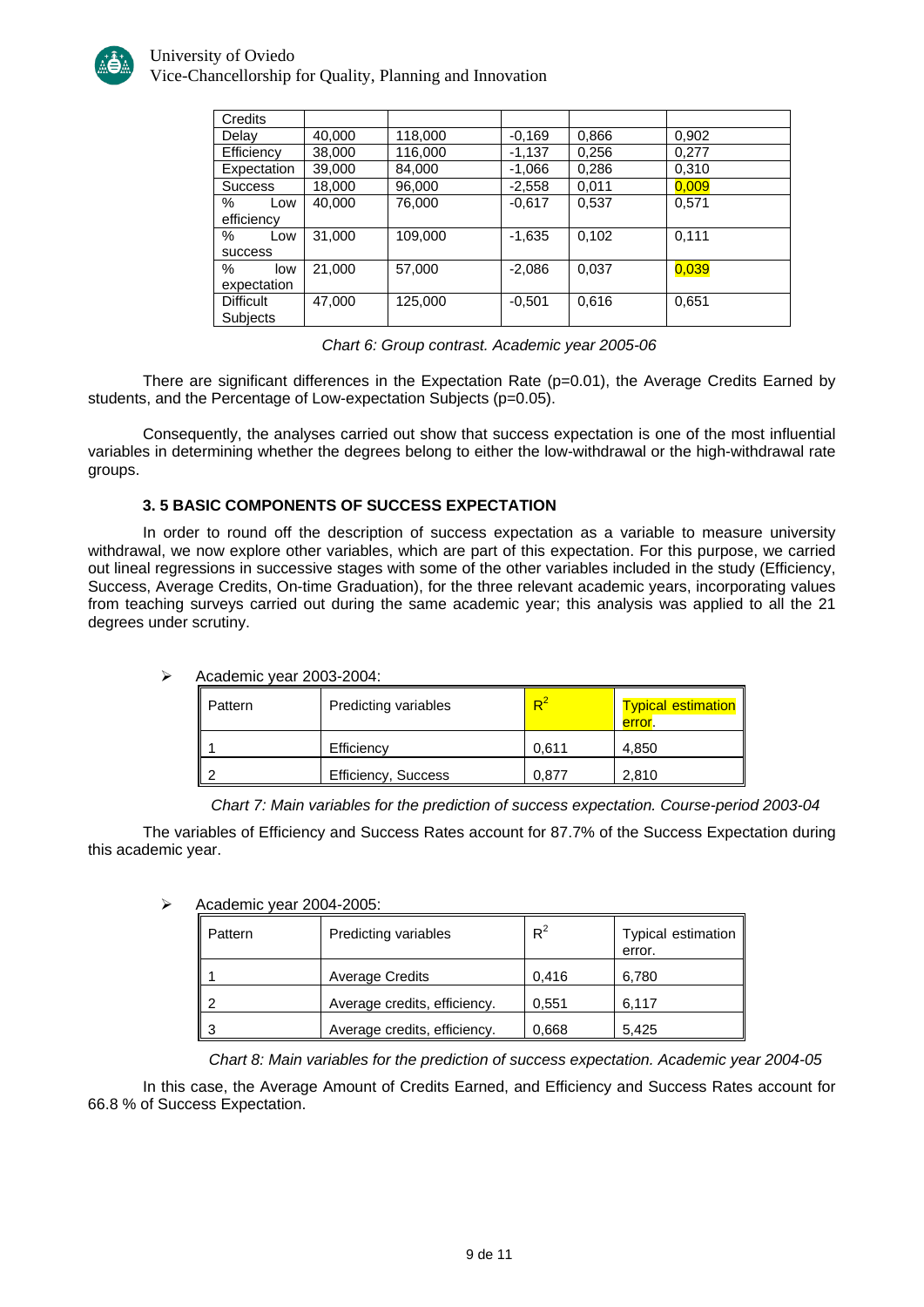

#### ¾ Academic year 2005-2006:

| Pattern/model | Predicting variables | $R^2$ | Typical estimation  <br>error. |
|---------------|----------------------|-------|--------------------------------|
|               | Efficiency           | 0.708 | 4,983                          |
|               | Efficiency, Success  | .779  | 4.443                          |

*Chart 9: Main variables for the prediction of success expectation. Academic year 2005-06*

Again, 77.9% of the Success Expectation for the academic year 2005-2006 in the degrees under study is explained by the variables of Efficiency and Success.

#### **4. Conclusions.**

Bearing in mind the great variety of causes behind university withdrawal (personal, social, economic, psychological, etc.), the present study analyses the ones which are more closely linked to the teaching process and to its outcomes, with the aim of identifying the mediating variables that lecturers can act upon. Hence, we have looked for the influence exerted on withdrawal by indicators such as Average Credits Earned, Delayed Graduation, On-time Graduation Rate, Expectation, Success and Efficiency rates and the Percentages of Low-Efficiency, Low-Expectation and Low-Success Subjects, as well as the values for Difficult Subjects.

The importance of this kind of analyses comes from the fact that they provide evidence that graduation delay and university drop-outs involve a high cost in terms of quality, owing to the unbalance between the resources invested and the outcomes achieved.

Our conclusions, derived from our initial statements and from the analysis, are:

A student can be considered to have dropped out from university when, even though he/she has not graduated, neither has he/she enrolled for any subject of the degree during the year in which he/she was due to graduate, nor in the following year. As has become evident in the study, a student's decision to continue the degree or to drop out depends to a large extent on success expectations, so that when a student feels prepared to confront the examinations of the subjects he/she has enrolled for, he/she is more likely to pursue his studies (regardless of the actual grades obtained in the exams).

Similarly, if a given degree has many low-expectation subjects – in other words, when there are many students who do not sit the exams of those subjects – it will have a high withdrawal rate. In the University of Oviedo these circumstances are more frequent within long-cycle degrees (with four or more grades), particularly in the Humanities, as well as in the classical Engineering degrees (Mining and Industrial Engineering).

Success Expectation is a very important variable for the analysis of university withdrawal and its main components can be considered to be: academic success in the subjects, the amount of students passing the subjects and the efficiency rates, estimated according to the amount of times a student must enrol for the subject before he/she finally passes it, and also by the amount of credits students obtain each year. Since Success Expectation is related to withdrawal and simultaneously to the subjects' Success and Efficiency Rates and to the Amount of Credits Earned, we think that it is possible that withdrawal rates may be reduced if we manage to increase the values for those three variables.